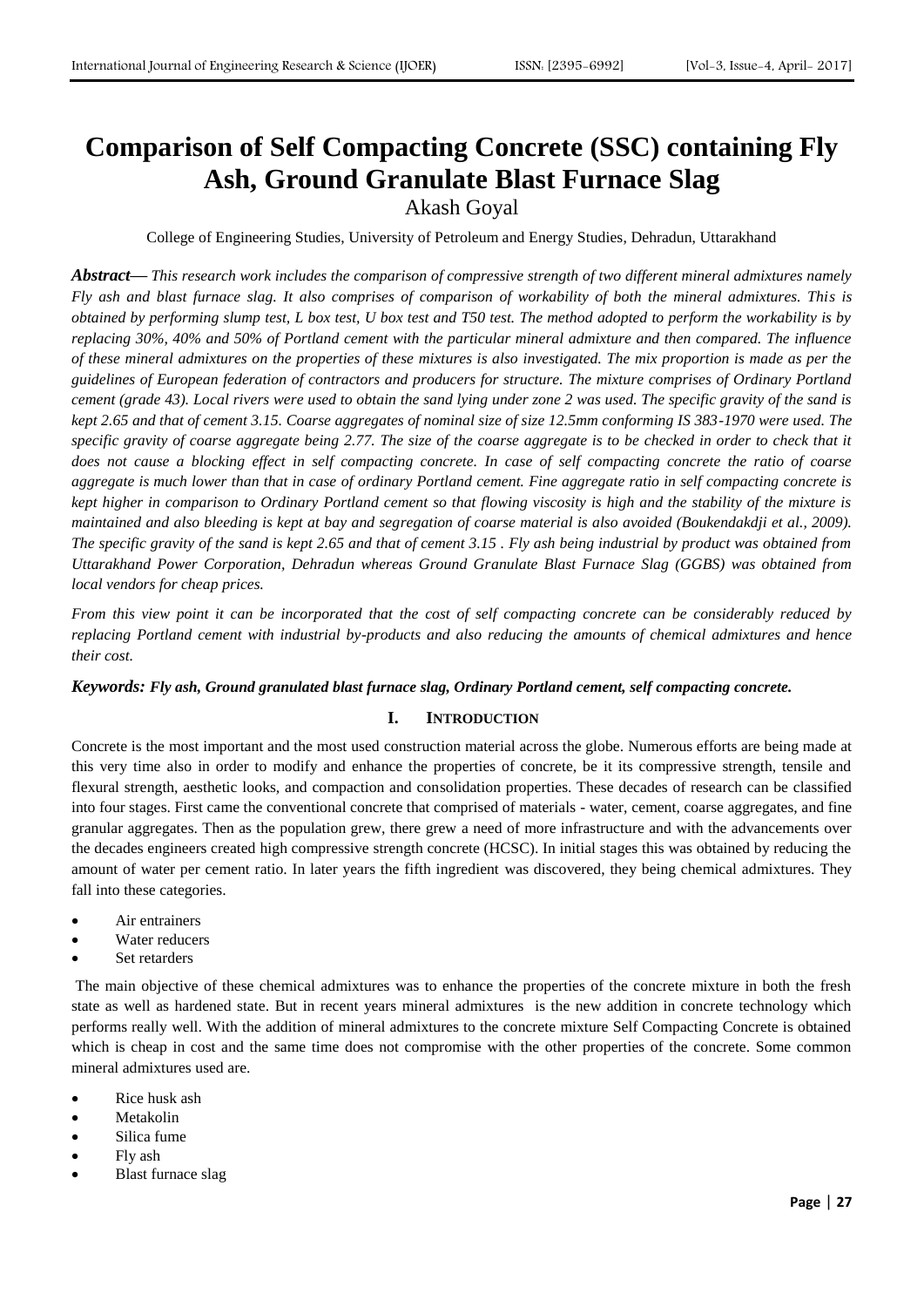Self compacting concrete (SCC) is a concrete which does not require any mechanical or dynamic vibrations in order to compact it. It flows under its own weight to achieve the desired compactness and placement even without bleeding and segregation. Self compaction concrete was first developed in Japan in late 1980s in order to tackle the problem of use of vibrators in congested reinforced constructions. But the only problem with the self compacting concrete is the cost as it amounts to large volumes of Portland cement and chemical admixtures to be manufactured and maintain the desired freshness and hardness. But to reduce the cost of the mixture. It has been proved economical due to number of reasons.

- Faster manufacturing
- Reduction in manpower on site
- Better surface finish
- Easy to place
- Improved durability
- Greater freedom in design
- Thin concrete sections
- Reduction in noise level
- Absence of vibrating machines
- Skilled labour for placement not required
- Safer working conditions

The way to achieve the desired freshness and performance of the SCC is the use of mineral admixtures such as silica fumes, ground granulated blast furnace slag, fly ash which is finely granulated and mixed into the concrete mixture. By the usage of mineral admixtures it reduces the amount of Portland cement. the cost will be automatically reduced if the admixtures used are industrial by products. They also tend to reduce the heat of hydration of the concrete mixture hence giving it a good performance as lower water content leads to higher durability in addition to better mechanical properties of the structure. With the use of mineral admixture the requirement for chemical adhesives is eliminated.

#### **II. EXPERIMENTAL INVESTIGATION**

#### **2.1 Mix Proportion**

In this study one control mix whereas six mixtures with different composition and different mineral admixtures were prepared and studied in order to study the behaviour of the self compacting concrete. The replacement of 30%, 40%, 50% of Portland cement with the respective mineral admixture is carried out. After several iterative calculations the water/cement ratio is kept 0.35(by weight). The total mass of the powder is kept 500 kg/m³. The weight of the coarse aggregate is kept 600 kg/m<sup>3</sup>. In the process of minimizing the water content for desired stability it can also result into low yield stress concrete with moderate viscosity. Therefore a strong amount of high water reducer is added to obtain a required deformability especially with binding materials being used very less (Brooks et al., 2000). In this case polycarboxylic ether (pH greater than 6) is used as it works just very well in low dosage also, plus it is better compared other bases in terms of effectiveness. Many efforts have been made in order to come up with a single way or a combination of methods to achieve the perfect way to obtain a self concreting mix which characterises all the workability aspects , so in order to get a perfect mix design one should always try different methods and consider their options *(Bonen et al., 2005).* The composition of the mineral admixtures being used and cement is given in the table.

| I KUFEKTIES UF I UKTLAND CEMENT AND MINEKAL ADMIATURES. |                                 |     |                            |  |  |  |
|---------------------------------------------------------|---------------------------------|-----|----------------------------|--|--|--|
| Components $(\% )$                                      | <b>Cement</b><br><b>Fly ash</b> |     | <b>Slag content (GGBS)</b> |  |  |  |
| <b>Chemical composition</b> $(\%)$                      |                                 |     |                            |  |  |  |
| SiO <sub>2</sub>                                        | 20                              | 40  | $10-19$                    |  |  |  |
| Magnesium Oxide (MgO)                                   | 2.5                             |     |                            |  |  |  |
| Al2O <sub>3</sub>                                       | 4.85                            | 26  | $1 - 3$                    |  |  |  |
| Loss in ignition (LOI)                                  | 2.0                             | 2.0 | 1.2                        |  |  |  |
| Fe <sub>2</sub> O <sub>3</sub>                          | 0.6                             | 6.0 | $22 - 30$                  |  |  |  |
| Calcium Oxide (CaO)                                     | 62.56                           |     | $40 - 52$                  |  |  |  |

**TABLE 1 PROPERTIES OF PORTLAND CEMENT AND MINERAL ADMIXTURES.**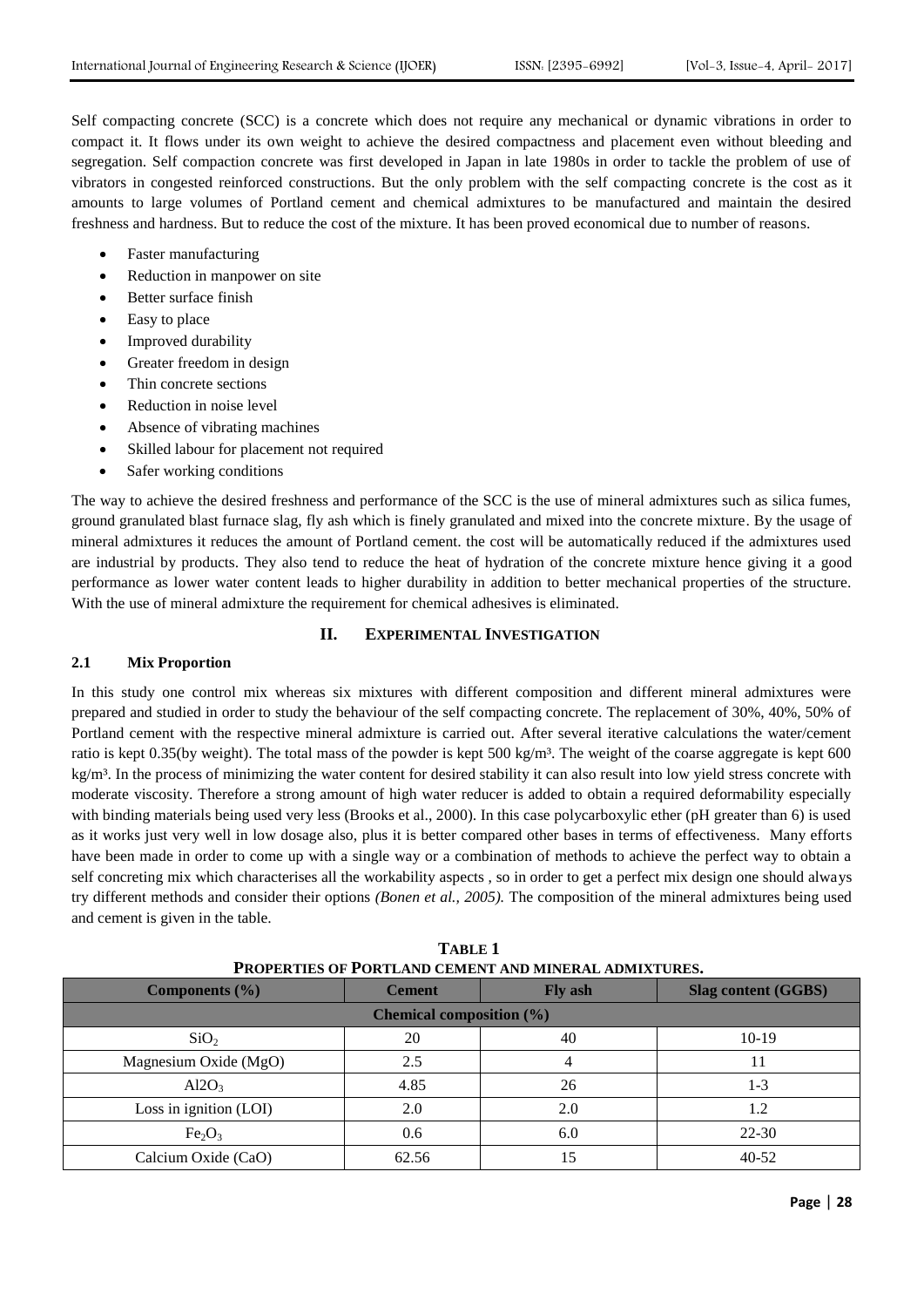## **2.2 Material Properties**

In this research The Bureau of Indian Standards (IS) and American Society for Testing and Materials (ASTM) has been adopted to determine the properties of raw materials used in this research.

## **2.2.1 Cement**

Ordinary Portland cement of grade 43 is used corresponding to IS- 8112(1989). The specific gravity of cement is 3.15

## **2.2.2 Chemical admixture**

A polycarboxylate based water reducing admixture was used in the mixes apart from control mixes in order to prevent bleeding

## **2.2.3 Additive Mineral Admixtures**

In this research two mineral admixtures have been used in order to replace the mass of Portland cement, they being Fly ash and Ground Granulated Blast Furnace Slag (GGBS). The chemical composition of both the admixtures is given in Table 1.

Fly ash being industrial by product was obtained from Uttarakhand Power Corporation, Dehradun whereas Ground Granulate Blast Furnace Slag (GGBS) was obtained from local vendors for as cheap as  $\bar{\tau}$  4/ Kg.

The specific gravity of fly ash is kept at 2.12 and that of GGBS at 3.44 by weight.

## **2.2.4 Coarse Aggregate**

Coarse aggregates of nominal size of size 12.5mm conforming IS 383-1970 were used. The specific gravity of coarse aggregate being 2.77.

## **2.2.5 Fine Aggregate**

Local rivers were used to obtain the sand lying under zone 2 was used. The specific gravity of the sand is kept 2.65 in oven dry conditions.

## **2.2.6 Water**

Ordinary tap water is used.

## **2.2.7 Curing**

SCC tends to dry faster as compared to conventional concrete this is mainly due to absence of any bleed water at the surface. Therefore it is recommended to start initial curing as soon as practical to avoid shrinkage cracking.

## **2.2.8 Placing**

Though it is quite easy to place SCC but there are certain recommendations that can be kept in mind while placing to minimise the risk of segregation:

- free fall vertical should not be more than 5 m
- the permissible distance of horizontal flow from the point of discharge should not be more than 10 m

**Note**: the advise is totally conservative as per the research, in suitable circumstances a contractor may demonstrate that the suggested limits can be maximised.

**TABLE 2**

| тирие 2<br><b>SPECIFIC GRAVITY OF DIFFERENT COMPONENTS</b> |                                |  |  |
|------------------------------------------------------------|--------------------------------|--|--|
| <b>Different components</b>                                | <b>Specific Gravity (g/cc)</b> |  |  |
| Sand                                                       | 2.65                           |  |  |
| Cement                                                     | 3.15                           |  |  |
| Coarse Aggregate                                           | 2.77                           |  |  |
| Fly Ash                                                    | 2.12                           |  |  |
| <b>GGBS</b>                                                | 3.44                           |  |  |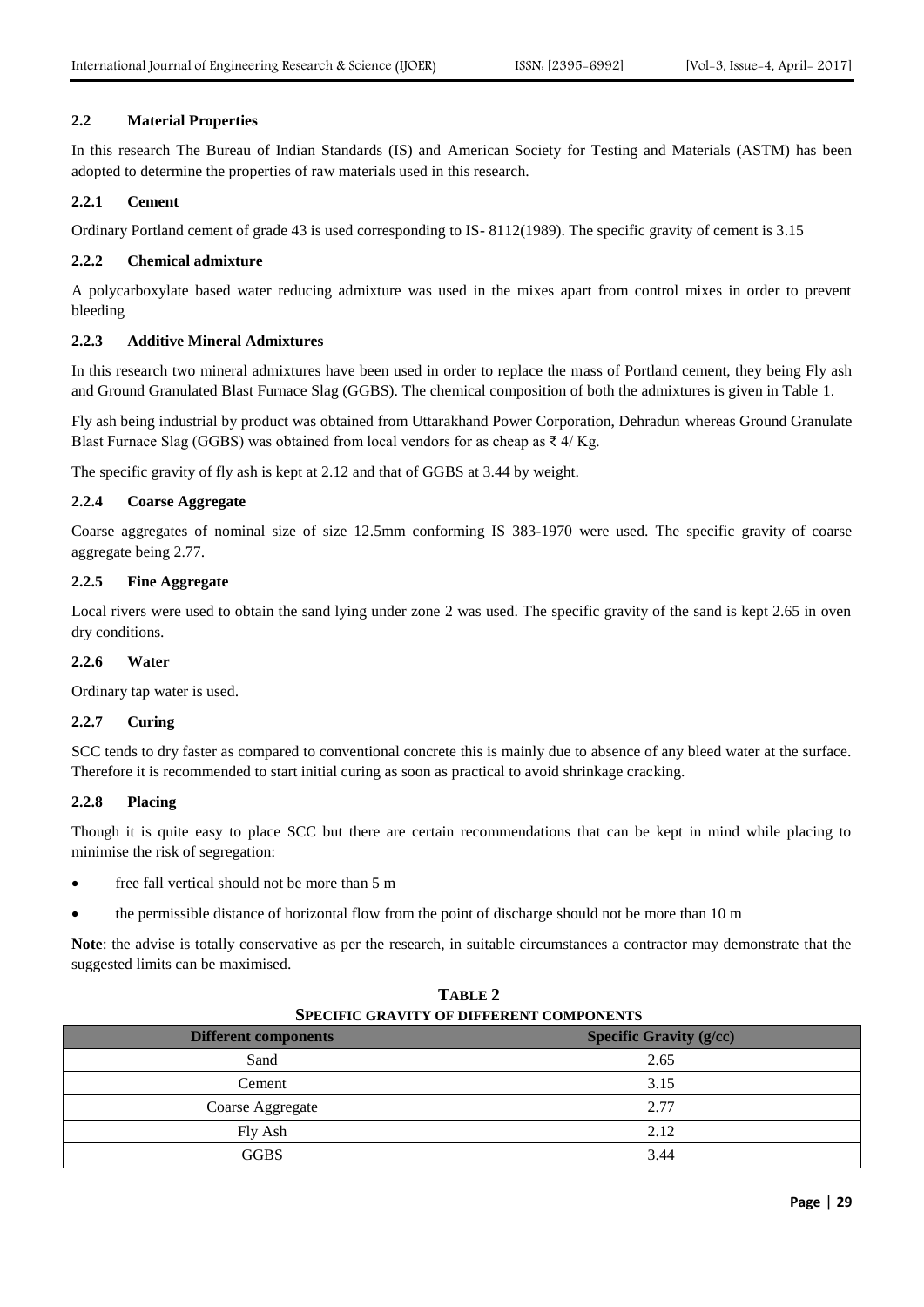#### **III. METHODOLOGY**

In this paper the compressive strength is evaluated by using the moulds of 150mm×150mm×150mm. 18 cube were tested and casted for each mixture of both fly ash, GGBS and then values of compressive strength is determined. Before studying the strength, the mixture is evaluated for its workability properties by performing tests Slump flow test, L box test, U-box test, V funnel test, T50 test.

#### **3.1 Slump Test**

The slump test is a mean of evaluating the consistency of the fresh concrete. It also determines the ability of self compacting concrete to deform under its own weight. It is also used indirectly to check the amount of water added to the mixture. It is also used to evaluate the flowing ability of the concrete with respect to spread diameter, or the horizontal free flow of the SCC under its own weight. On lifting the slump cone, filled from concrete the average diameter of the spread is measured. The results for slump test are given in the table. According to European codes the value of slump should lie in between 650mm-800mm (EFNARC, 2002).

#### **3.2 T 50cm Test**

This is the evaluation of filling ability of concrete mixture without any reinforcements. However it does not indicate the ability of the SCC to pass between reinforcements but it does give some indication of resistance to segregation. It is the evaluation of time taken by the slump to reach 50 cm of flow. T 50 test was performed during the slump test flow. Lower time indicates greater flow ability.



**FIG 1. APPARATUS FOR BOTH (I) SLUMP TEST AND (II) T 50 TEST**

## **3.3 L Box Test**

It is a test used to assess the flow of the concrete and also the extent up to which it is subjected to blocking due to reinforcements. The apparatus consists of L shaped apparatus with a vertical section and a horizontal section. Both these sections are separated with a movable gate. In this process concrete mixture is poured in from the vertical portion of the apparatus, then suddenly the gates separating the sections is opened and the concrete mix is allowed to flow through to the horizontal section. When the flow is stopped the height of concrete at horizontal section is expressed as a proportion of that remaining in the vertical section (h2/h1). This test determines the passing ability of the concrete through the restricted bars. If flows as freely as water it will be completely horizontal at rest and therefore the ratio is unity. The minimum value of h2/h1 should be 0.8 (EFNARC, 2002).



**FIG 2. L BOX TEST APPARATUS**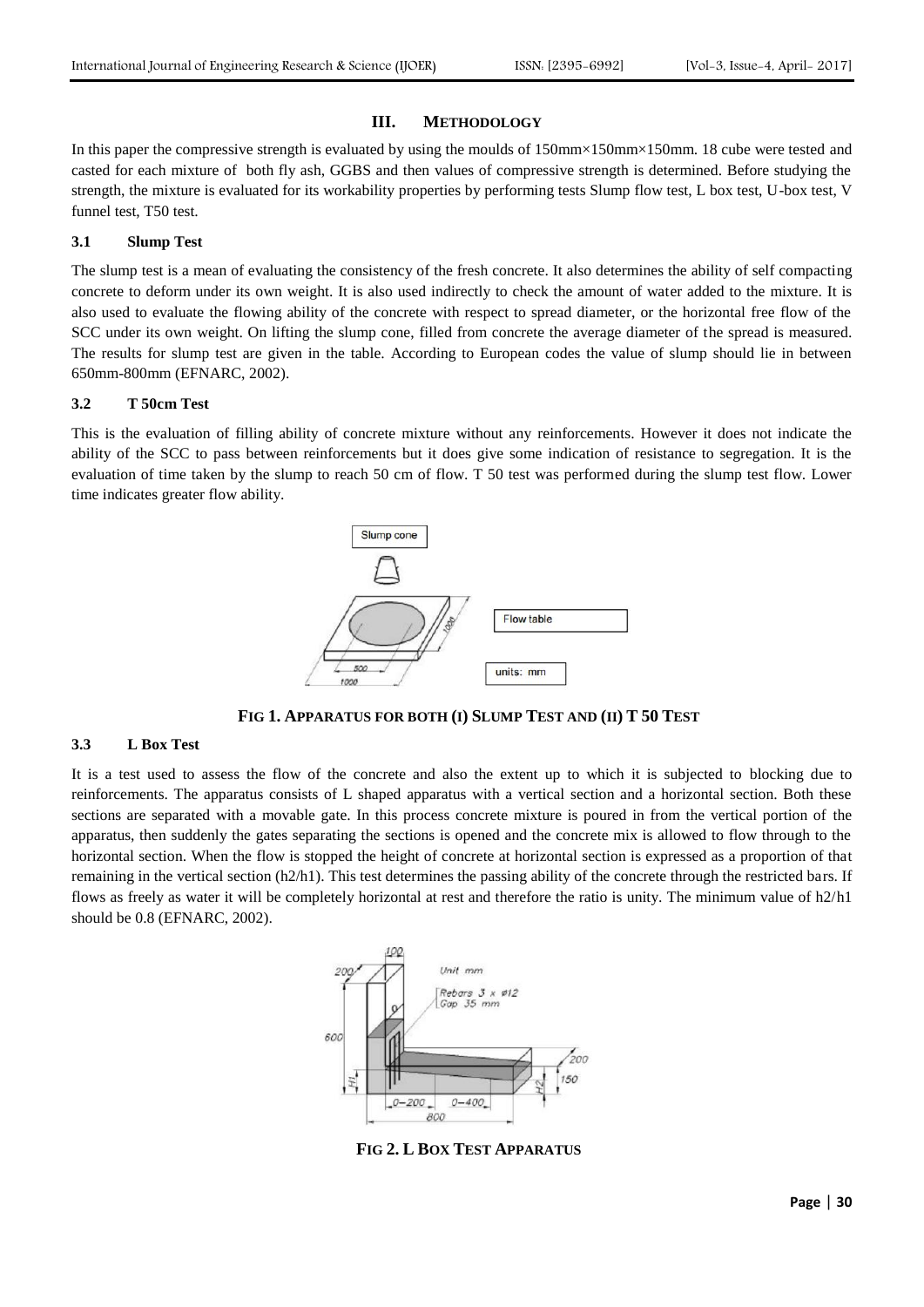#### **3.4 U Box Test**

This test is used to determine the filling ability of self compacting concrete. The apparatus consists of U shaped apparatus divided into two compartments with a sliding gate comprising of reinforced bars with adequate spacing. The concrete mixture is poured from one of the compartments, and then after some time the sliding gate is slid causing the concrete mixture to flow into other compartment. Height in both the compartments is noted down as h2 and h1. If concrete is allowed to flow like water the concrete mix in both the compartments will be at same height, the difference in height between both the compartments (h2-h1) will be zero. The nearer the value of h2-h1 to 'zero' betters the flowing ability of the self compacting concrete. The maximum value of the height difference should be maximum 30mm (EFNARC, 2002).





## **3.5 V Funnel Test**

The described V Funnel test is used to determine the flow or filling ability of a SCC. The maximum size of aggregate used in mix design should be 20mm. The funnel is a inverted V shaped funnel which is filled with 12 litres of concrete mixture and the time taken for this concrete to flow through the apparatus is measured. Lower the time better the flowing ability of the concrete mixture. If the concrete exhibits segregation the flow time will increase considerably. The inverted shape expose any liability of the concrete to block is easily reflected. For example if there is a high flow time it can be associated with low deformability which is caused due to high paste viscosity, and with high inter particle friction. The maximum time that should be taken by any SCC mix is 10 sec (EFNARC, 2002).



**FIG 4. V FUNNEL TEST APPARATUS**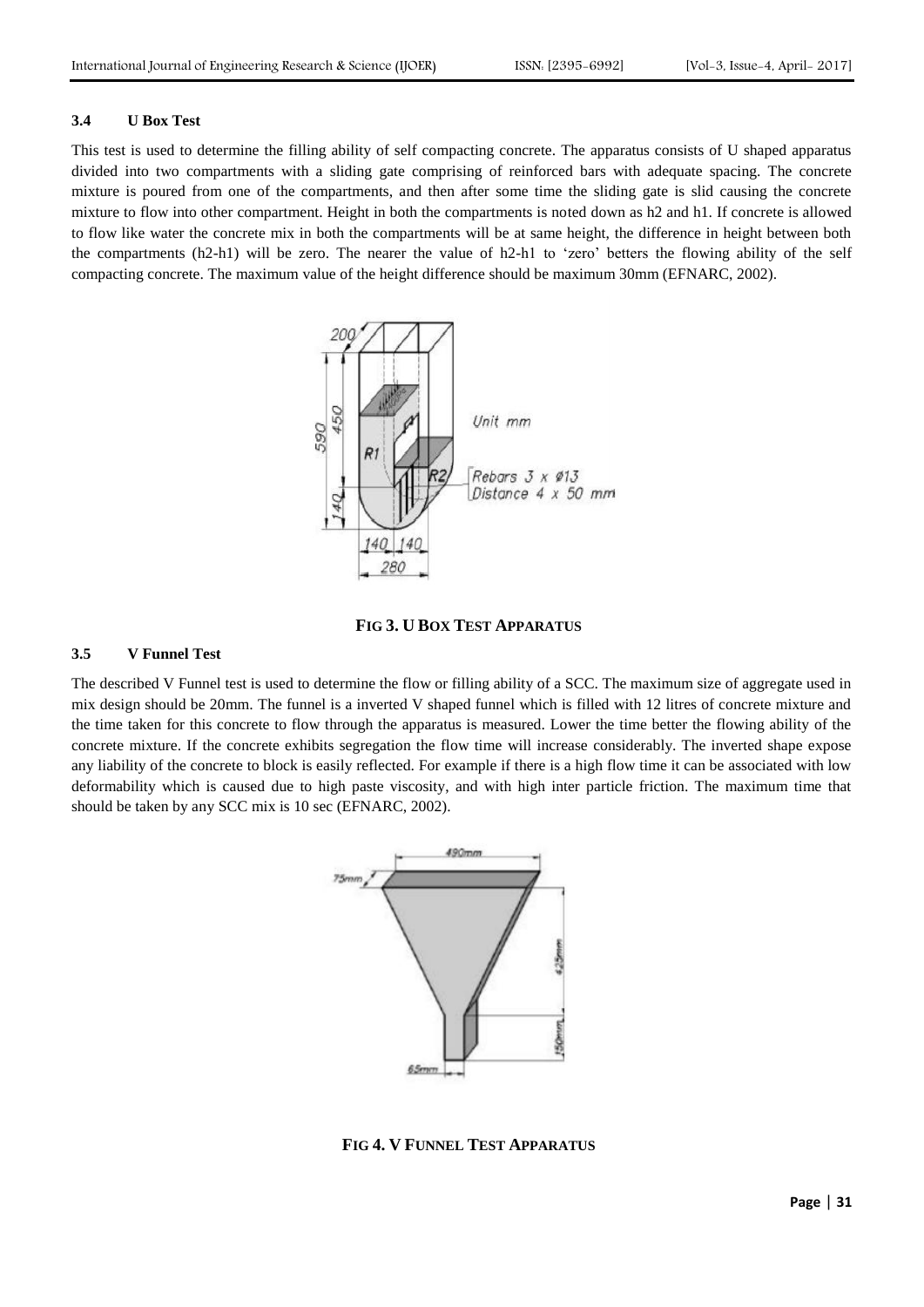#### **IV. RESULTS AND DISCUSSIONS**

In these paper properties of self compacting concrete is investigated by using industrial by products such as fly ash and GGBS at three different replacements rates for the cement. The study is done according to the European standards given for Indian conditions. In this paper fresh and hardened properties of a SCC produced by mixing of fly ash and GGBS were performed on fresh concrete, specifically workability tests and strength tests.

## **4.1 Fresh Properties**

Slump test indicates the flowing ability of the concrete mixture under its own weight. All the self compacting mixtures containing fly ash or GGBS showed satisfactory results and the ranges were well within the permissible limits provided by EFNARC 600mm-690mm. This indicates good deformability of the mixtures. The slump flow values for all the self compacting mixtures are given in the table. The higher the value of slump flow it indicates the ability of concrete to fill or flow under its own weight. It is to be noted that as we replace higher amounts of GGBS the blast performance of slag slump increases up to 50%. Whenever cement is replaced by mineral admixture, a small amount of chemical admixture is needed in order to compensate for the water and improve the flow. In comparison to GGBS fly ash requires more amount of chemical admixture to maintain the same slump flow and shown good slump values. In comparison to GGBS fly ash had a more spherical geometry and a coarser particle surface, reducing the surface area. As the density of fly ash is lower in comparison to cement therefore when replaced fly ash causes higher volume of paste, which reduces the friction between the fine aggregates and paste interface, which further increases thee cohesiveness and plasticity, which leads to better workability.

Water/powder ratio is kept between 0.9 to 1.0 by volume depending upon the properties of the powder. With super plasticisers dosage is kept at 2.2%. For constant water/powder ratio and same content of super plasticisers it is observed that an optimum slump is observed at a replacement level of 30% and an increase up to 50% is observed.

In case of T50 test it is a measure of flowing ability of the concrete under no reinforcements. It can also be said as the secondary indication of flow ability. The lower the time the better the flowing ability. As the test is performed during the slump test itself it was influenced with a dosage of water and super plasticisers. It is observed that till 30% replacement the T50 time is reduced, but after replacing more percentage leads to increase in T50 time along with some bleeding and segregation. Various good relationships between T50 time and various mixtures of SCC are shown below. The values for T50 tests for all the self compacting mixtures are also reflected in the table 3 below.

V funnel test is a measure of self flowability and stability of self compacting concrete. The range under which the SCC is considered appropriate is 6-10 sec. We can notice that in both the cases when we increase the percentage of replacement the time decreases which shows the better flowability of the SCC. If the time increases it is sign of segregation or bleeding. In case of severe segregation coarser particles come in the middle part of the apparatus and the mortar and the paste on the outer periphery. All the values for the V Funnel test are given in the table 3 below.

L Box test is a test which assesses the flow of the concrete under the blocking of reinforcements. In here as explained before a blocking ratio h2/h1 is the determining criteria. If concrete flows like water the blocking ratio is unity, therefore the closer the value of the ratio to unity better will be its flowing ability. According to European standards the minimum value obtained should be at least 0.8. It is noticed that the values for SCC are more close to unity than a normal concrete, which shows its tremendous ability to flow under reinforcements. Here in all cases of mixture satisfactory results are obtained. All the values for the tests are given in the table below.

U Box test is used to measure the filling ability of SCC under blockage. It also is a measure of self compatibility of the SCC. In here also a blocking factor of h2-h1 plays a major role. If concrete flow like water in test it will be completely horizontal, hence h2-h1=0. So more the value is near to zero, it signifies better passing and filling ability of the concrete. According to European standards the range for appropriate SCC is set at 0-30mm. All the mixtures were well within the range. All the values for the test are given in the table 4.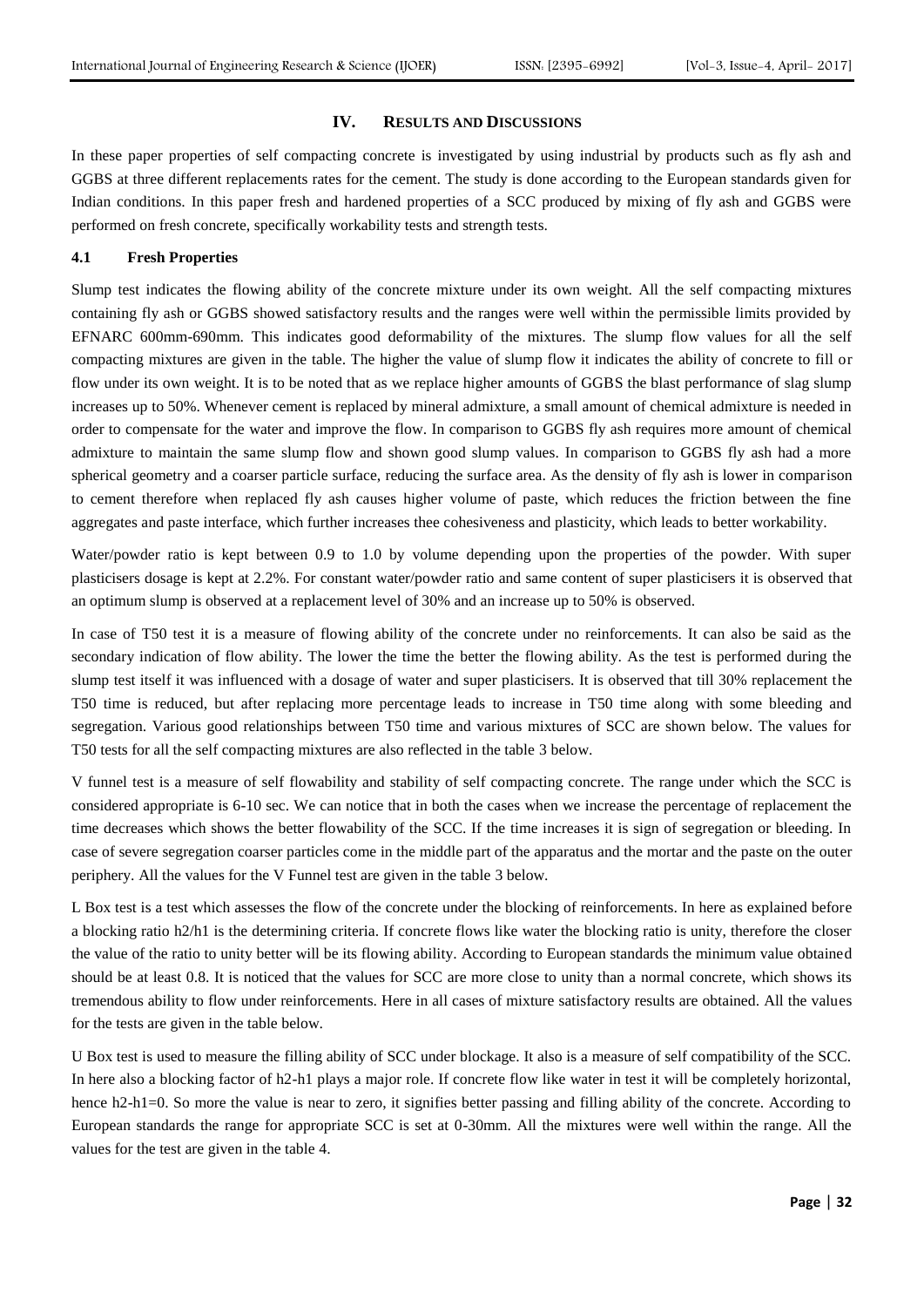| <b>Mixture no</b>      | <b>Water/powder</b> | <b>Slump</b><br>$(\mathbf{mm})$ | $T50$ (sec) | <b>V</b> funnel<br>(sec) | $L$ Box (h2/h1) | $U$ Box (h2-h1)<br>(mm) |
|------------------------|---------------------|---------------------------------|-------------|--------------------------|-----------------|-------------------------|
| Fly-ash 30%            | 0.35                | 660                             | 6.1         | 10                       | 0.9             | 26.5                    |
| Fly-ash 40%            | 0.35                | 675                             | 6.6         |                          | 0.93            | 26                      |
| $Fly-ash 50%$          | 0.35                | 680                             |             | 9.15                     | 0.95            | 25.7                    |
| Blast furnace slag-30% | 0.35                | 680                             |             | 10                       | 0.9             | 26                      |
| Blast furnace slag-40% | 0.35                | 685                             | 5.5         |                          | 0.95            | 25                      |
| Blast furnace slag-50% | 0.35                | 690                             |             |                          |                 | 24                      |

**TABLE 3 FRESH PROPERTIES OF SELF COMPACTING MIXTURES.**

**TABLE 4 ACCEPTANCE CRITERIA FOR SELF COMPACTING CONCRETE.**

| <b>Method</b> | Unit         | <b>Typical ranges of values</b> |                |  |
|---------------|--------------|---------------------------------|----------------|--|
|               |              | <b>Minimum</b>                  | <b>Maximum</b> |  |
| Slump flow    | Mm           | 650                             | 800            |  |
| T50cm         | Sec          |                                 |                |  |
| V funnel      | Sec          |                                 |                |  |
| L box         | (h2/h1)      | 0.8                             |                |  |
| $J_{\rm box}$ | $(h2-h1)$ mm |                                 | 30             |  |

# **4.2 Mechanical Properties**

The compressive strength for all the mixture were taken at 7th and then 28th day. All the measures of compressive strength for each mixture of both the mineral admixture is given in the table below. It is observed when compared the control mix that on increasing the percentage of mineral admixture there is a reduction of strength for both fly ash, GGBS. This happens mainly due to fineness and packing. But on the final day it is noticed that the compressive strengths of both the mixtures of fly ash and GGBS achieved a good value in regard to the control mix. This mainly happens because on initial stages the pozzolanic reactions were not sufficient enough to increase the compressive strengths of both the self concrete mixtures. But in later stages it can be seen from the results that the compressive strength due to slower pozzolanic reactions increases.

| Water/ | <b>Compressive strength (MPa)</b> |        |         |                                     |        |         |
|--------|-----------------------------------|--------|---------|-------------------------------------|--------|---------|
|        | <b>Fly Ash</b>                    |        |         | <b>Blast Furnace Slag</b>           |        |         |
| powder | <b>Mixture no</b>                 | 7 days | 28 days | <b>Mixture no</b>                   | 7 days | 28 days |
| 0.35   | Control                           | 20     | 30      | Control                             | 20     | 30      |
| 0.35   | Fly-ash 30%                       | 29.16  | 37.18   | <b>Blast furnace</b><br>slag- $30%$ | 24.1   | 32.44   |
| 0.35   | Fly-ash 40%                       | 28.60  | 39.13   | <b>Blast furnace</b><br>slag- $40%$ | 21.4   | 31.8    |
| 0.35   | Fly-ash 50%                       | 28.73  | 41.42   | <b>Blast furnace</b><br>slag- $50%$ | 18.2   | 31.55   |

**TABLE 5 COMPRESSIVE STRENGTH OF FLY ASH AND BLAST FURNACE SLAG MIXES.**

# **V. CONCLUSIONS**

This paper focuses on the freshness as well as mechanical property of a self compacting mixture.

Some conclusions made out his research are:

- 1. All the mixes with both the mineral admixtures performed quite well in freshness tests. Out of the both Blast furnace slag had the best results.
- 2. With the use of mineral admixture the cost is considerably reduced due to no use of mechanical vibrators, plus viscosity modifying admixtures are also avoided.
- 3. It is observed that with a increase in replacement percentage of the mineral admixture the compressive strength is reduced considerably, so 30% replacement is considered the most optimum percentage of replacement.